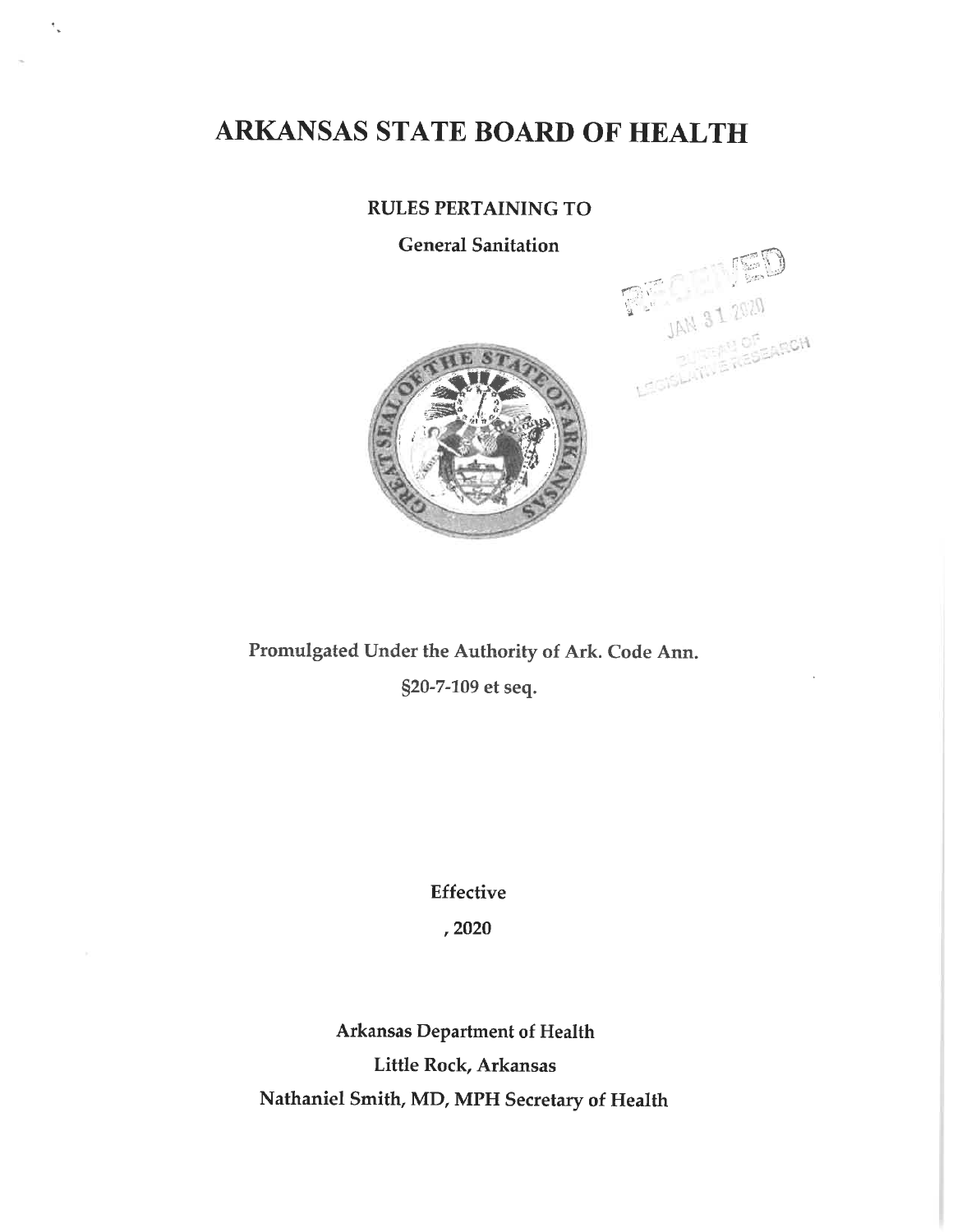# RULES AND REGULATIONS PERTAINING TO GENERAL SANITATION

# Table of Contents

# **SECTION I. AUTHORITY.**

The following Rules and Regulations Pertaining to General Sanitation are duly adopted and promulgated by the Arkansas Board of Health pursuant to the authority expressly conferred by the laws of the State of Arkansas including, without limitation, Act 96 of 1913 (Ark. Code Ann. § 20-7-101, et seq.).

# **SECTION II. PURPOSE.**

To protect the environment and the health of the citizens of Arkansas by establishing acceptable criteria for various public healthconcerns.

# **SECTION III. DEFINITIONS.**

A. Department: The Arkansas Department of Health or its Authorized Agent.

B. Discharge: Includes, but is not limited to, any spilling, leaking, pumping, pouring, emitting, emptying or dumping.

C. Excreta: The urine and/or feces of any animal.

D. Garbage: The animal and vegetable waste resulting from the handling, preparation, cooking, and consumption of foods.

E. Ground Water: Subsurface water that occurs in soil and geologic formations.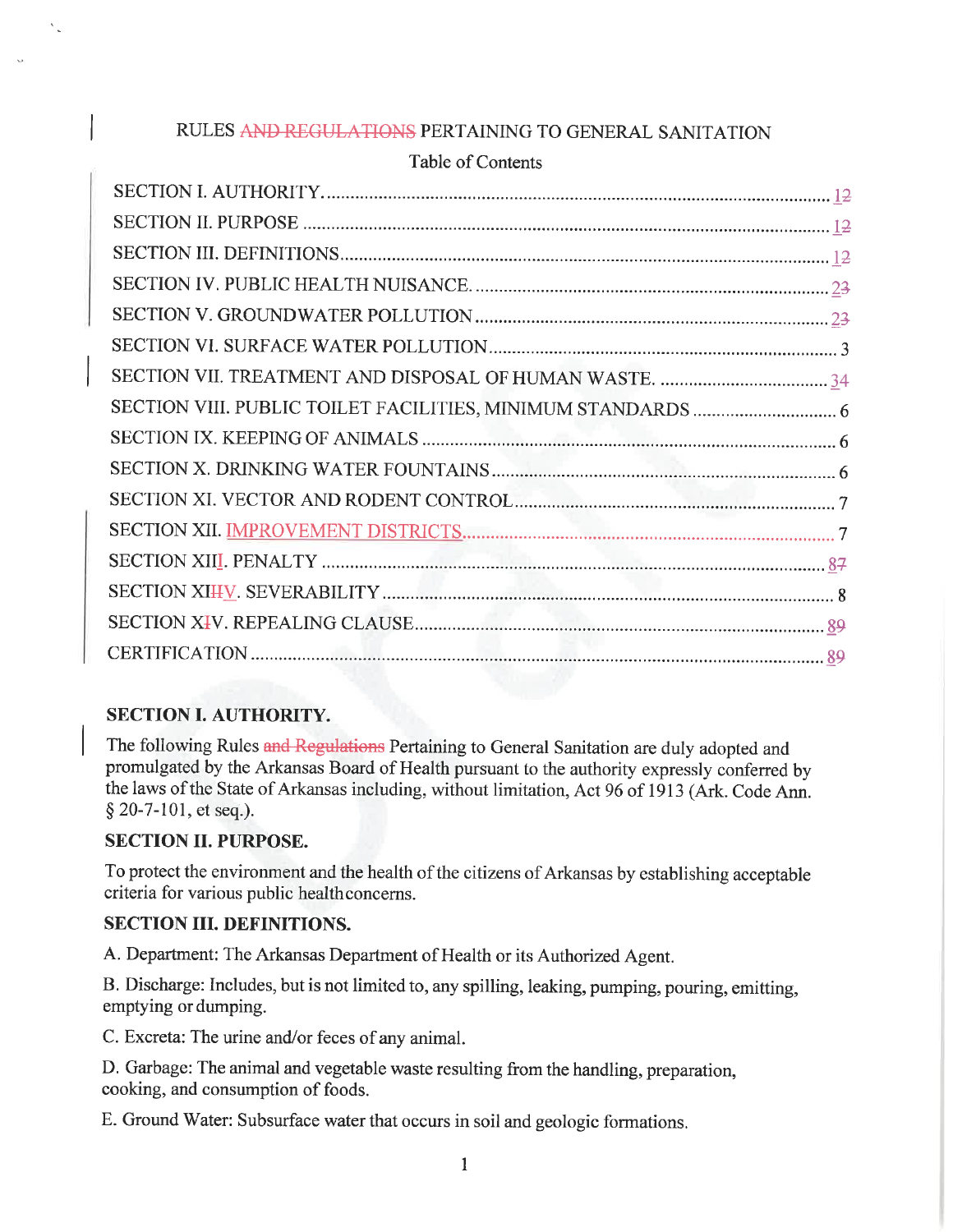F. Health Authority: Means the Director, State Department of Health or his authorized representative.

G. High Water Mark: The line which the water impresses on the soil by covering it for sufficient periods of time to deprive it of vegetation.

H. Improvement District: District as defined under A.C.A. 14-86-2201.

Industrial/Manufacturing Wastes: Liquid or solid wastes resulting from processes  $H$ employed in industrial and/or commercial establishments.

H.J. Individual Sewage Disposal and/or Treatment System: A single system of treatment tanks and/or disposal facilities used for the treatment of domestic sewage serving only a single dwelling, office building or institution.

J.K. Portable Toilet: Any equipment used to receive and retain human excreta prior to its delivery to a sewage treatment facility.

K.L. Public Health Nuisance: Any condition which is created, maintained or continued in a way that is detrimental to public health.

L.M. Public Toilet Facility: A rest room or toilet facility provided for the use of employees, patrons, visitors and/or the general public.

M.N. Septage: The settled scum and sludge from a septic tank or sewage handling facility.

N.O. Sewage: Human excreta or any liquid wastes containing animal or vegetable matter in suspension or solution, including liquid wastes from toilets, kitchen sinks, lavatories, washing machines, dishwashers, garbage grinders and other plumbing fixtures.

O.P. Surface Water: Water occurring on top of soil and geologic formations. This includes, but is not limited to, lakes, rivers, streams, creeks, bayous, ponds and reservoirs.

P.Q. Toxic Substances: Any substance that may cause harmful or pathogenic effects upon humans.

Q.R. Vector: Arthropods or other invertebrates which transmit infection by inoculation into or through the skin or mucous membrane by biting, or by depositing infected materials on the skin, food or other objects. The vector may be infected itself or may act only as a passive or mechanical carrier of the infective agent.

# **SECTION IV. PUBLIC HEALTH NUISANCE.**

It is prohibited for any person, firm, partnership, corporation, organization, association, municipality, county or governmental agency to create, permit, maintain or continue any public health nuisance.

# **SECTION V. GROUNDWATER POLLUTION.**

A. The pollution of groundwater is prohibited. No sewage, septage, food, garbage, rubbish, drainage from buildings, filth, toxic or deleterious substance or the effluent from any sewage treatment or disposal device is to be discharged or disposed of by means or manner that jeopardizes ground water quality. All subsurface disposal sites and techniques must comply with all State and Federal laws and regulations.

B. Abandoned water wells must be completely filled with clean, selected materials. These materials must be thoroughly tamped in place and the last (top) ten feet must consist of cement grout or other impervious material. All abandoned water wells shall be sealed in accordance with the rules and regulations established by the Arkansas Water Well Construction Commission.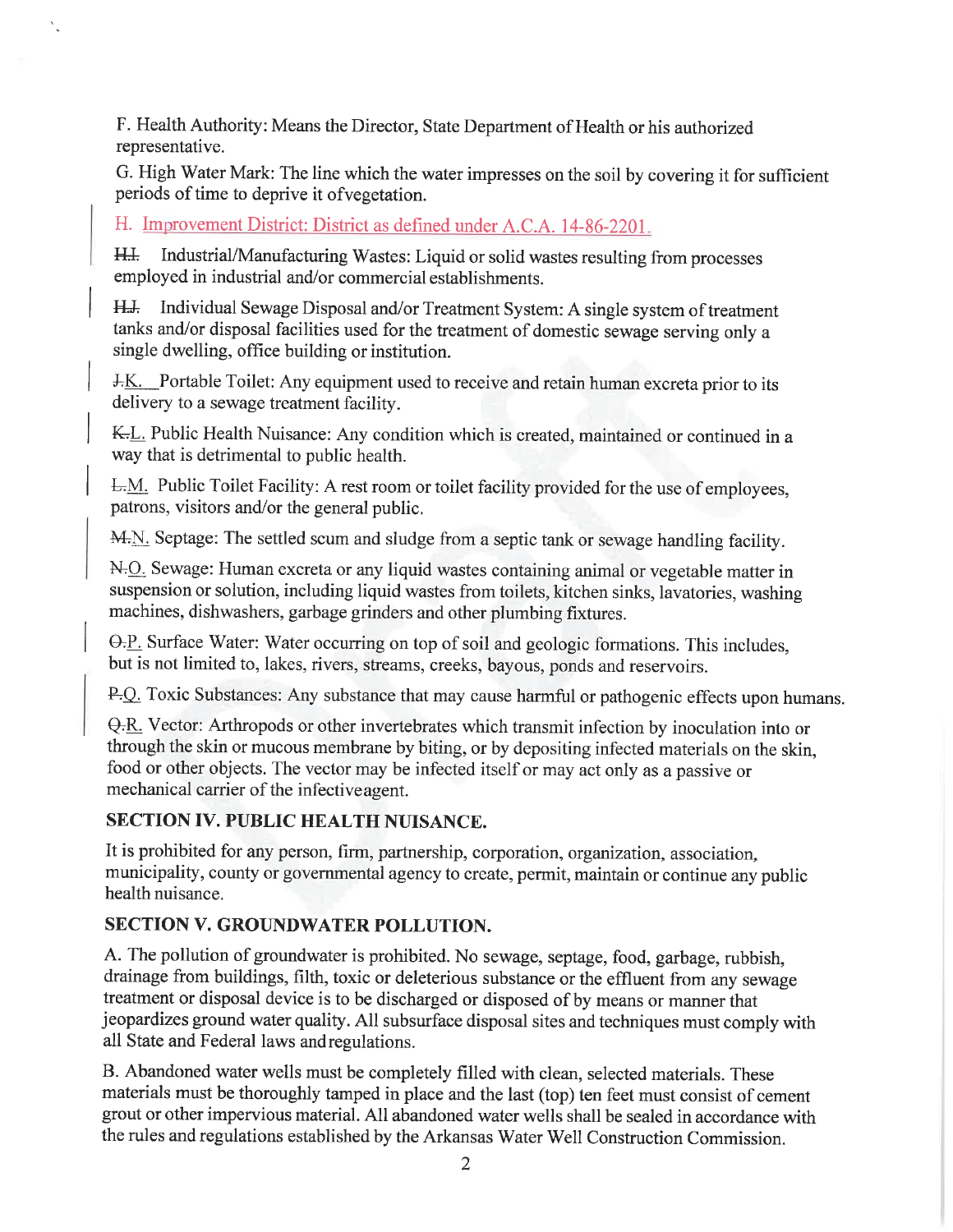# **SECTION VI. SURFACE WATER POLLUTION.**

The pollution of surface waters is prohibited. All discharges from sewage treatment facilities, factories, industrial sites, processing centers, disposal sites or other unspecified operations must be in compliance with all State and Federal laws and regulations.

### **SECTION VII. TREATMENT AND DISPOSAL OF HUMAN WASTE.**

#### A. METHOD OF DISPOSAL.

It is not lawful to discharge or dispose of human waste by any means or manner that violates any State or Federal law or regulation. All sewage must be deposited in sanitary sewers, sewage treatment facilities, septic tank systems or other systems or devices adequate to meet the needs of the people being served. All systems discharging treated sewage shall be maintained at all times by an individual or company trained in the operation and maintenance of that system. The Department will establish monitoring and reporting requirements for individual sewage treatment systems. The discharge of either treated or untreated sewage into road ditches or right-of-ways is prohibited.

#### **B. SUBMISSION OF PLANS.**

Detailed plans and specifications for the collection, treatment, and/or disposal facilities for all wastes of a domestic nature, containing a predominance of sewage and exclusive of industrial or manufacturing wastes, shall be submitted to and approved by the Department prior to any construction.

1. Plans for public sewer systems must be submitted to the Engineering Division of the Department for review. Plans and specifications shall be in full compliance with all Plan Review Policy Statements issued by the Department and signed by the Director of the Department. The Division of Public Health Engineering may, upon approval of a written agreement between the owner and the Division, delegate plan review responsibility for minor collection systems to the owner.

2. The plans for individual sewage disposal or treatment systems must be submitted to the Division of Environmental Health Protection of the Department or its authorized agent. All individual sewage disposal or treatment systems must be planned, designed, and constructed in accordance with the Department's Rules and Regulations Pertaining to Sewage Disposal Systems, Installers and Designated Representatives (Ark. Code Ann. §§ 14-236-101 through 14-236-117).

#### C. CONNECTION TO PUBLIC SEWER REQUIRED.

Connection to a public sewer system is required of all homes and businesses located within 300 feet and having adequate access. Plumbing fixtures must be installed and maintained in accordance with the Arkansas State Plumbing Code.

Connection to a public sewer system is required of all homes and businesses when the point where sewer exits the building is located within 300 feet of access to the public sewer located on the owner's property or an adjacent street or alley (A.C.A. 14-235-304). Plumbing fixtures must be installed and maintained in accordance with the Arkansas State Plumbing Code.

# D. OPERATION AND MAINTENANCE OF INDIVIDUAL SEWAGE DISPOSAL AND/OR TREATMENT SYSTEMS.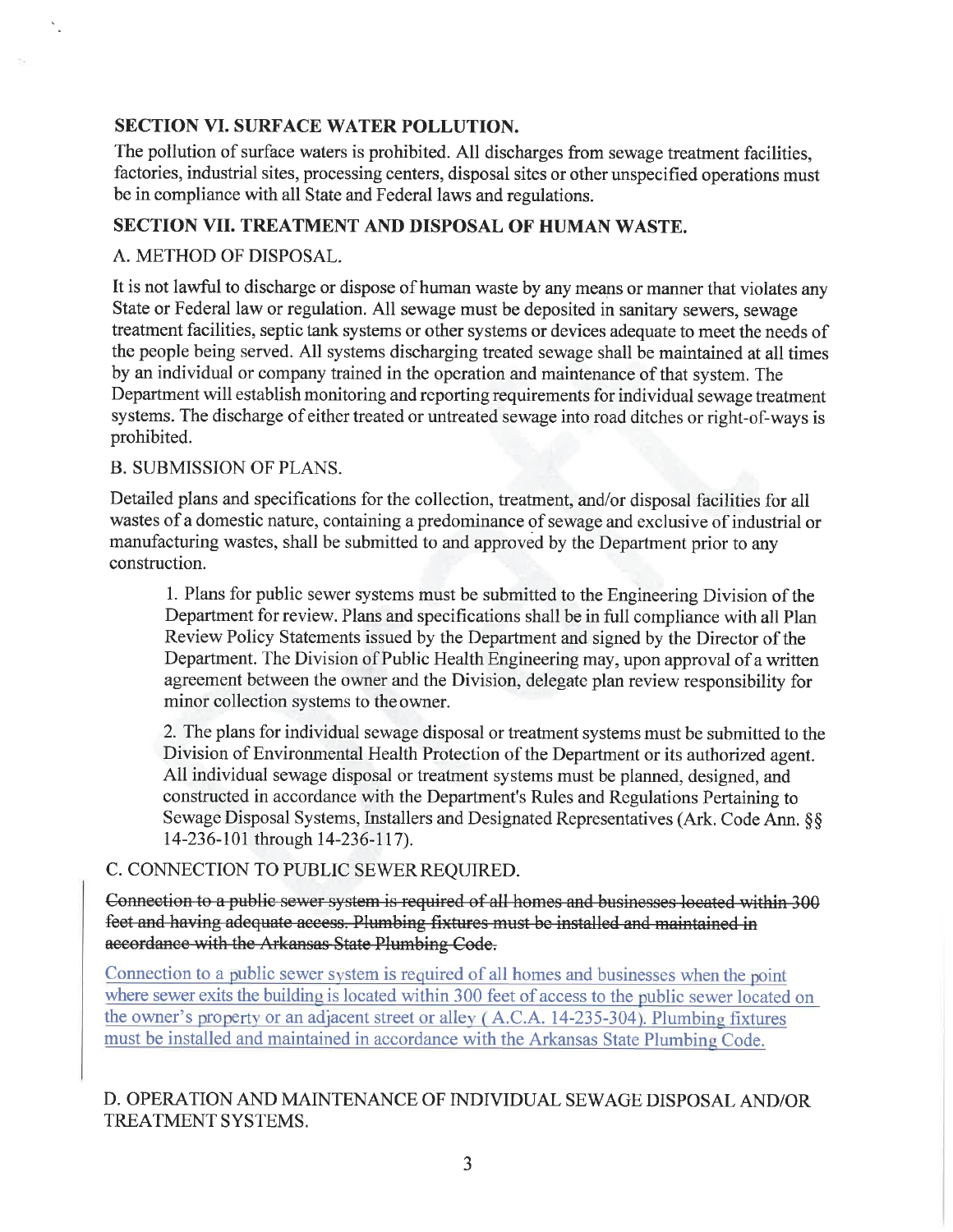All individual Sewage Disposal and/or Treatment Systems must be operated and maintained in accordance with Department Rules and Regulations Pertaining to Individual Sewage Disposal Systems, Installers and Designated Representatives (Ark. Code Ann. §§ 14-236-101 through 14-236-117). Property owners are responsible for the proper operation and maintenance of all sewage disposal, treatment or handling facilities located on their property. Discharges from sewage disposal or treatment facilities are prohibited unless specifically permitted by the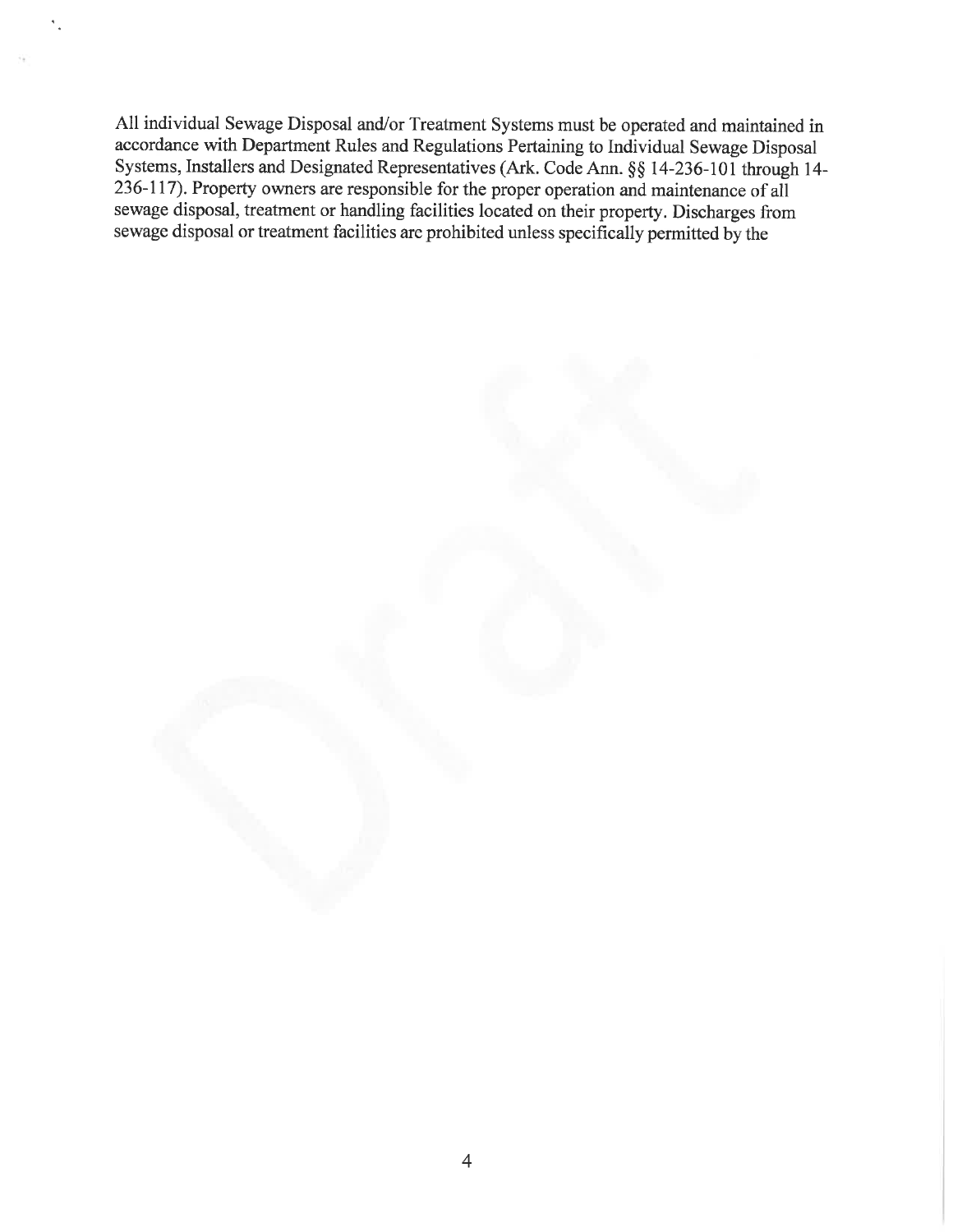Department or the Arkansas Department of Environmental Quality. All off-property discharges must be disinfected and meet current discharge standards. Property owners with off-property discharges must contact the Arkansas Department of Environmental Ouality to obtain a National Pollutant Elimination System (NPDES) Permit.

## E. SAFE LOCATION REOUIRED.

 $\frac{1}{\pi}$ 

All facilities used for the collection, treatment, disposal, holding or handling of sewage must be located on a suitable, well drained site and at a safe distance from any source of water supply. Both public and private water supplies must be protected from the possibility of surface or subsurface contamination. In order to meet this problem in a practical manner, these minimum distances are provided:

1. All facilities used for the collection, treatment and disposal of sewage must be at least 100 feet from any domestic water well.

2. All facilities used for the collection, treatment and disposal of sewage must be at least 300 feet from the high water mark of a water supply lake or water supply intake.

3. These distances are to be used only where ideal conditions are present. Greater distances will be required where local conditions demand. Requests for water well waivers must be submitted to the Department or its Authorized Agent.

#### F. DISPOSAL OF SEPTAGE.

The settled contents of septic tanks and sludge from sewage treatment facilities must be disposed of in a manner approved by the Department or its Authorized Agent. The preferred method of disposal is into a public sewage treatment facility. This is the only method of disposal acceptable for holding tank contents. All persons, firms, corporations, or governmental agencies engaged in pumping or cleaning septic tanks or privately owned sewage treatment facilities must be licensed by the Department (Ark. Code Ann. §§ 17-45-101 through 17-45-105). The disposal or discharge of septage or holding tank wastes at an unapproved site or in a manner not approved by the Department is prohibited.

#### G. PORTABLETOILETS.

Portable toilets are considered as sewage holding tanks or devices and are subject to Department's Regulations Pertaining to Septic Tank Cleaning Operations (Ark. Code Ann. §§ 17-45-101 through 17-45-105).

1. Use required. Portable toilets must be provided, in adequate numbers, for all construction sites, work areas, recreation areas, gatherings and other outdoor activities and events where 25 or more people are present for more than 4 hours and permanent toilets are not available. At least one portable toilet must be provided for every 100 persons or fraction thereof.

2. Maintenance. Portable toilets must be kept clean, properly ventilated and in good repair. The holding chamber must be pumped and recharged with a disinfectant solution on a regular basis to keep the unit operating as designed. Each portable toilet must have on display the owner's name, phone number and record of the last service date.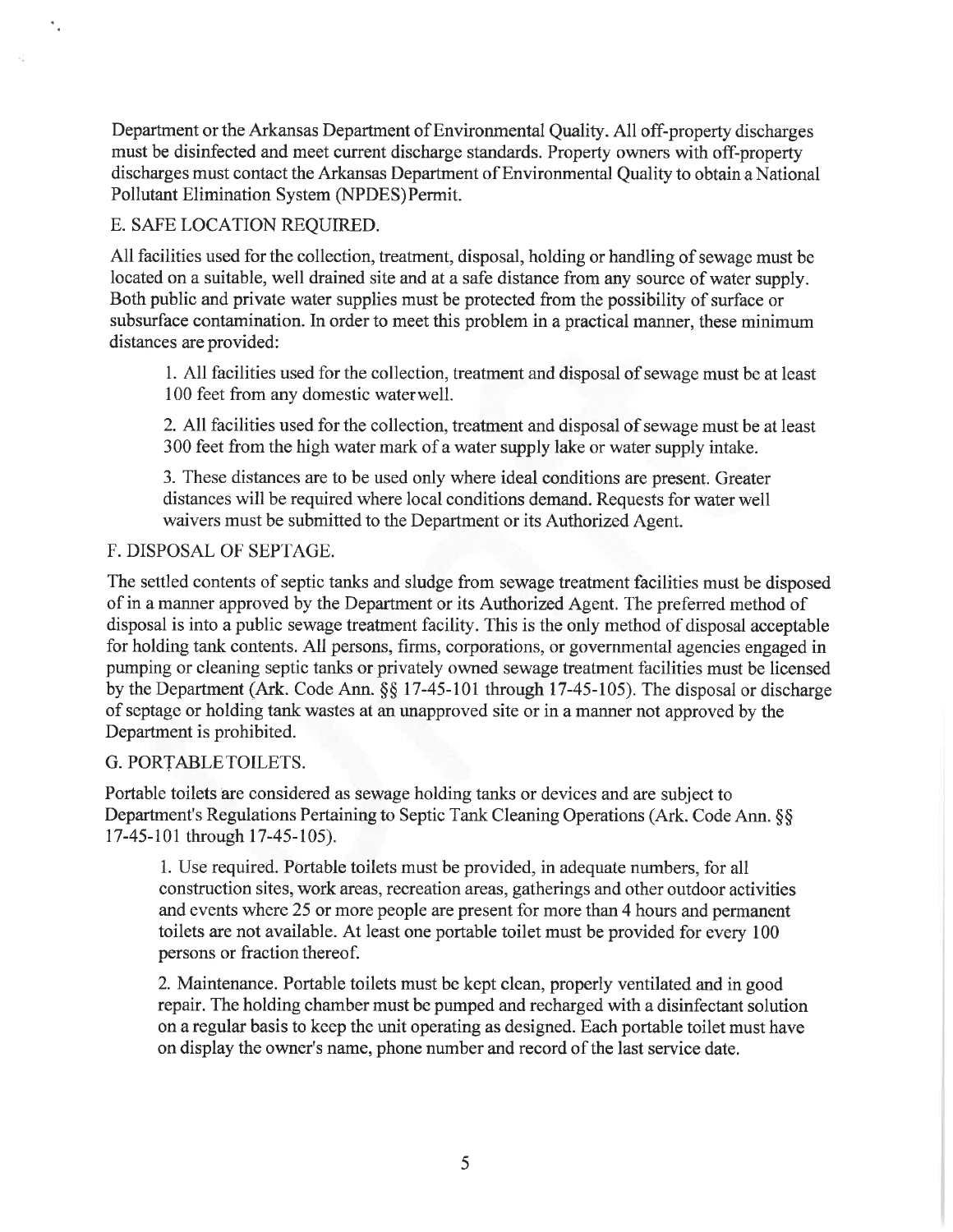3. Licensing. All persons, firms, corporations, and governmental agencies engaged in the rental. leasing or maintenance of portable toilets must be a licensed septic tank cleaner (Ark, Code Ann. §§ 17-45-101 through 17-45-105).

4. Waste Disposal. All wastes removed from portable toilets must be disposed of in a manner consistent with State and Federal guidelines and requirements. The discharge of portable toilet waste at an unapproved site or in a manner not approved by the Department is prohibited.

#### H. WELLS OR CISTERNS.

 $\Delta_{\rm H}$ 

The use of wells or cisterns for the disposal of sewage or any wastes containing sewage is prohibited.

I. IRRIGATION, FERTILIZATION AND SOIL CONDITIONING.

Neither sewage nor any effluent or sludge from any type of sewage treatment facility is to be used for irrigation, fertilization or soil conditioning unless approved by the Department and the Arkansas Department of Environmental Quality.

#### **J. INSECT AND ANIMAL PROOF.**

All containers or receptacles for sewage or wastes must be constructed, maintained and used in a manner that excludes flies or other insects and animals.

### K. ABANDONMENT OF SEPTIC TANKS.

Septic tanks no longer in use must be pumped out by a licensed septic tank cleaner and filled with clean soil at the time of abandonment.

# **SECTION VIII. PUBLIC TOILET FACILITIES, MINIMUM STANDARDS**

A. Public toilet facilities must be provided and maintained in accordance with the Arkansas State Plumbing Code, kept clean, adequately lighted, properly ventilated and in good repair.

B. Lavatories must be provided in all toilet rooms and supplied with an adequate supply of both hot and cold running water. The lavatory must be provided with a mixing valve or combination faucet to deliver the hot and cold running water.

C. Each lavatory must be provided with an adequate supply of hand cleaning soap or detergent and an adequate supply of single-use sanitary towels or an approved hand drying device. Where disposable towels are used, an adequate waste receptacle must be located near the hand-washing facility.

# **SECTION IX. KEEPING OF ANIMALS**

A. No person, firm, corporation or governmental agency is to keep or shelter fowls or animals in a manner that creates or maintains a public health nuisance.

B. All commercial animal and fowl operations must operate according to Livestock and Poultry Commission and Arkansas Department of Environmental Quality regulations.

# **SECTION X. DRINKING WATER FOUNTAINS**

A. Drinking fountains must dispense water at an angle, and the orifice must be protected by a mouth guard.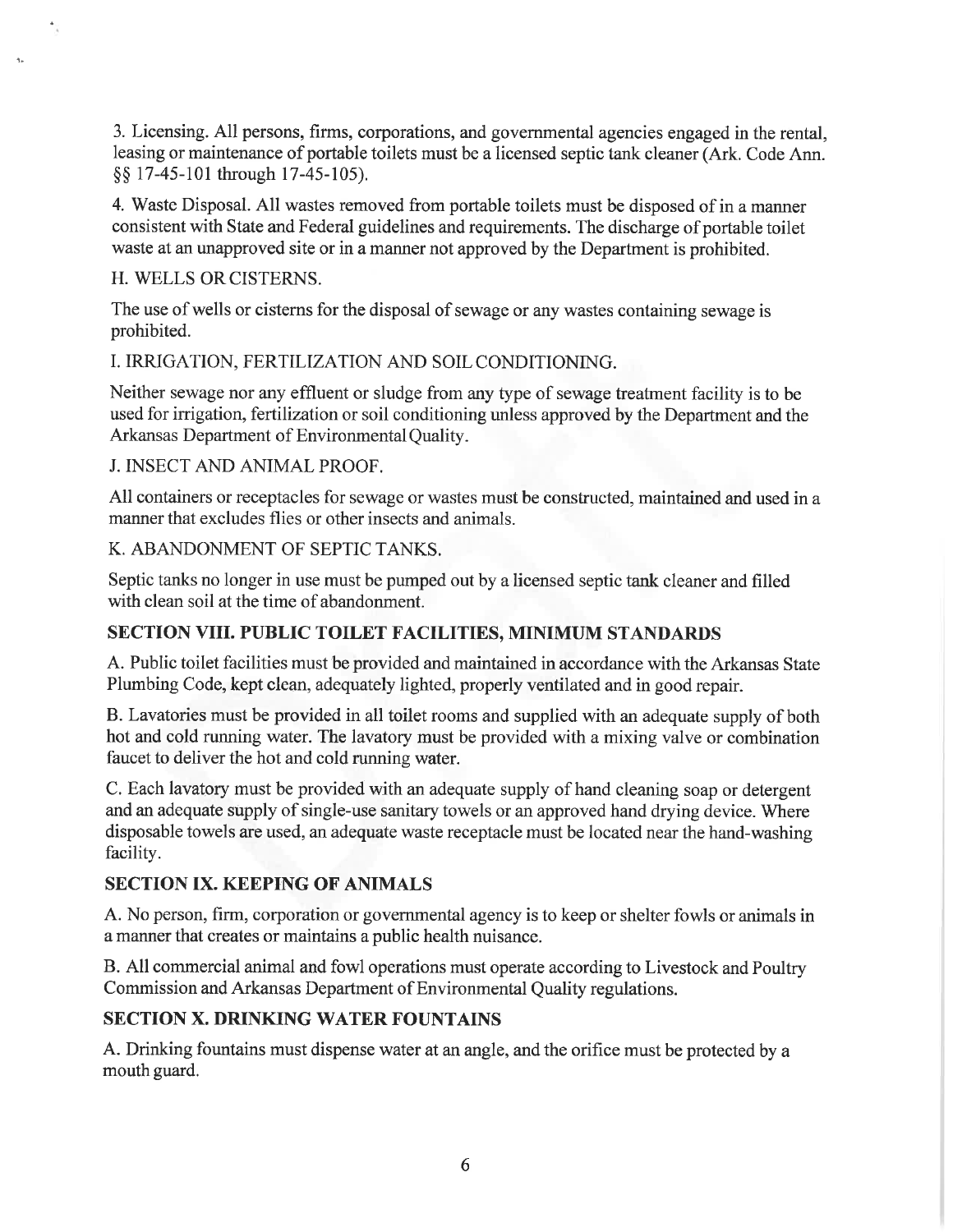B. The lower edge of the orifice must be at an elevation not less than 3/4 inch above the flood level rim of the receptacle.

C. Drinking fountains attached to a lavatory, sink, toilet or other dual purpose fixture are prohibited.

D. All drinking fountains must meet the requirements in the Arkansas State Plumbing Code.

E. When drinking cups are provided, they shall be single-use and dispensed within a sanitary manner.

# **SECTION XI. VECTOR AND RODENT CONTROL.**

# A. MOSOUITO CONTROL.

No person, firm, corporation, or governmental agency is to allow conditions conducive to the breeding of mosquitoes in area where mosquito populations may cause a public health nuisance.

**B. FLY CONTROL.** 

No person, firm, corporation or governmental agency is to allow conditions conducive to fly breeding on any property they own or lease.

# C. RODENT CONTROL.

1. No person, firm, corporation or governmental agency is to allow conditions conducive to the feeding, breeding or harborage of rodents on any property they either own or lease. The keeping of rodents under sanitary conditions in connection with scientific research, commercial production or as pets is not prohibited.

2. All exterior openings to buildings, both public and private, must be rodent proof. Manholes or other sewer access points must be maintained in a rodent proof condition.

3. All articles and materials stored outside of buildings must be a minimum of six inches off the ground or in a manner approved by the Department or its authorized agent. This does not apply to discarded items awaiting immediate removal.

# D. PESTICIDE AND/OR TOXIC SUBSTANCE USE.

It is prohibited to apply or use any pesticide, poison or chemical intended for pest control, or any other toxic substance, in any manner that violates label directions or intended use. All pesticide, poison, toxic substance and chemical containers must be disposed of by an acceptable method and at an approved site.

# **SECTION XII. IMPROVEMENT DISTRICTS**

In the event that water or wastewater infrastructure improvements (hereinafter "infrastructure"). including those within an improvement district, are proposed to be constructed within the adopted territorial jurisdiction of a municipality under A.C.A. 14-56-413 or its designated utility service area, said municipality shall be provided notice of such a proposal prior to the commencement of any work, assessment, or indebtedness associated with same.

No infrastructure shall be connected to or serviced by a municipal utility unless and until same is expressly granted by the municipality, subject to the municipality's connection and/or extension policy, if any.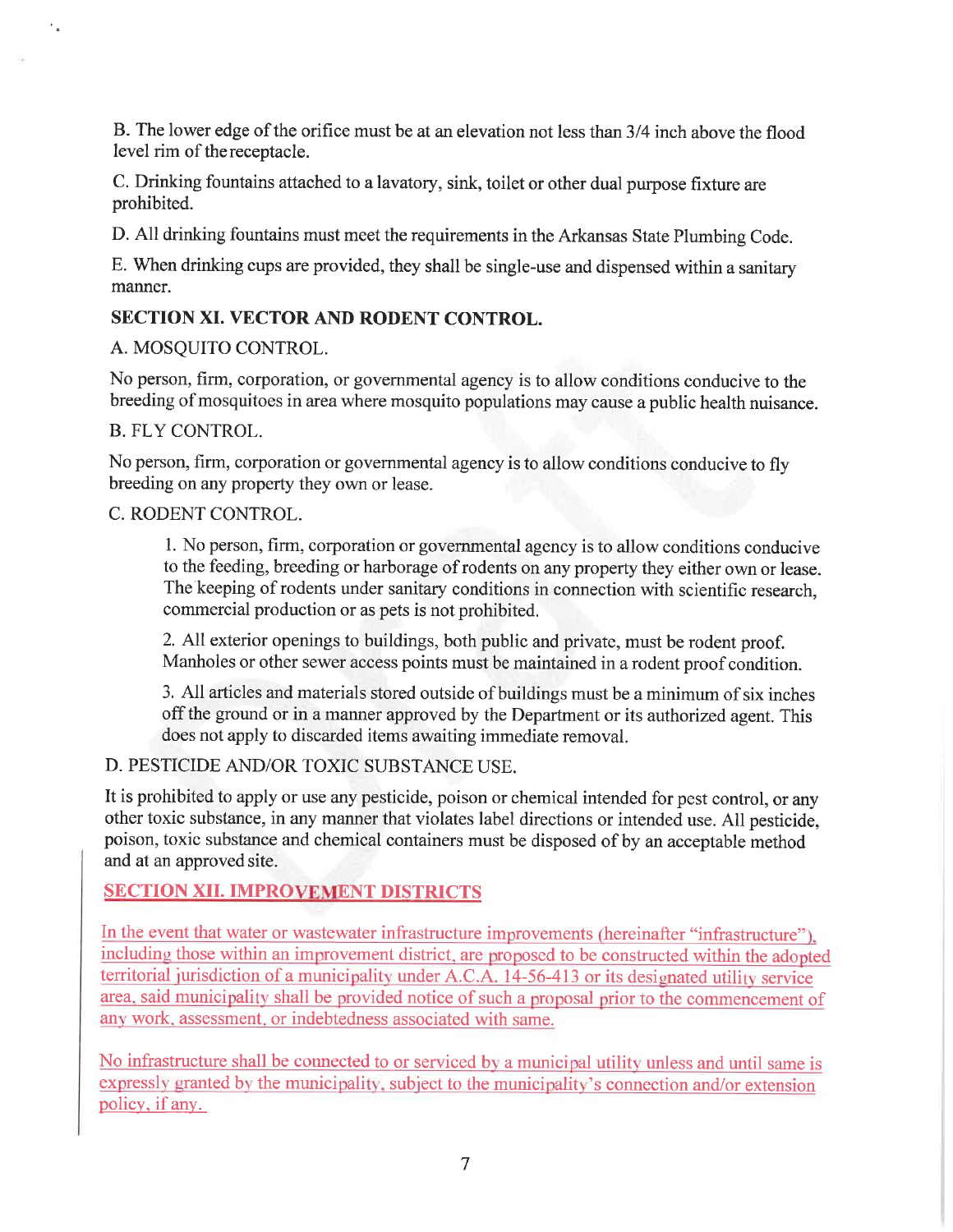Any infrastructure improvements, including those within an improvement district. proposed to be constructed within the adopted territorial jurisdiction of a municipality under A.C.A. 14-56-413 or its designated utility service area, regardless of whether same is to be connected to or serviced by a municipal utility, must be built according to the standard utility construction specifications, if existing, of that municipality and in compliance with the piping sizes required by the municipal utility. The municipal utility shall be granted access during all phases of construction in order to inspect and verify substantial compliance with their construction standards, specifications, and pipe size requirements during and following construction of the infrastructure improvements. For the purpose of this Rule, "substantial compliance" means there are no identified deficiencies with the system or that any identified deficiencies are minor and do not bring into question the functionality of the system. Lack of timely response from the municipal utility to inquiries concerning their requirements shall be considered to be acceptance of the improvements as proposed. For purposes of this Rule, a timely response is one made within 30 days of an inquiry.

# **SECTION XIII. PENALTY**

Every firm, person, or corporation who violates any of the rules and regulations issued or promulgated by the State Board of Health or who violates any condition of a license, permit, certificate, or any other type of registration issued by the Board may be assessed a civil penalty by the Board. The penalty shall not exceed two hundred fiftyone thousand dollars (\$2501000) for each violation. Each day of a continuing violation may be deemed a separate violation for the purposes of penalty assessments. However, no civil penalty may be assessed until the person charged with the violation has been given the opportunity for a hearing on the violation. (Ark. Code Ann. § 20-7-101).

# **SECTION XIHV. SEVERABILITY**

If any provision of these Rules and Regulations, or the application thereof to any person or circumstances is held invalid, such invalidity shall not affect other provisions or applications of these Rules and Regulations which can give effect without the invalid provisions or applications, and to this end the provisions hereto are declared to be severable.

# **SECTION XIV. REPEALING CLAUSE**

All Regulations and parts of Regulations in conflict herewith are hereby repealed.

# **CERTIFICATION**

This will certify that the foregoing Rules and Regulations Pertaining to General Sanitation were adopted by the Arkansas Board of Health at a regular session of said Board held in-Eureka Springs, Arkansas, on the 26<sup>th</sup>1st day of October 2000 August, 2019.

**Fay Boozman** M.D. Director Arkansas Department of Health

The foregoing Rules and Regulations, copy having been filed in my office, are hereby approved this 1st day of November 2000.

Mike Huckabee Governor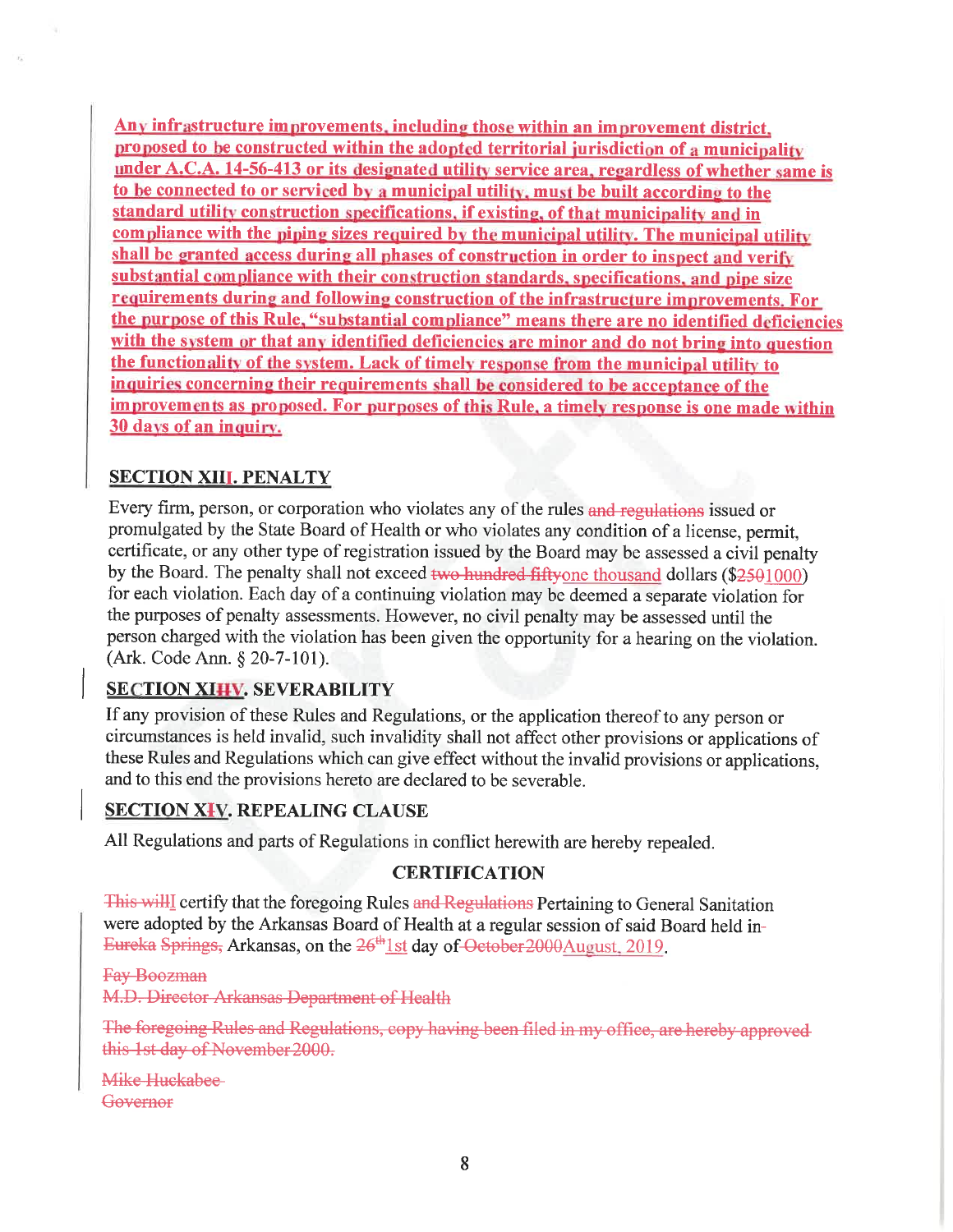**Stricken language would be deleted from and underlined language would be added to present law. Act 708 of the Regular Session**

| 1      | State of Arkansas<br>As Engrossed: H3/7/19 H3/14/19 S3/27/19<br>A Bill    |
|--------|---------------------------------------------------------------------------|
| 2      | 92nd General Assembly                                                     |
| 3      | Regular Session, 2019<br><b>HOUSE BILL 1663</b>                           |
| 4      |                                                                           |
| 5      | By: Representative Kelly                                                  |
| 6      | By: Senator J. English                                                    |
| 7<br>8 | For An Act To Be Entitled                                                 |
| 9      | AN ACT TO AMEND THE LAW CONCERNING CERTAIN PROCEDURES                     |
| 10     | OF IMPROVEMENT DISTRICTS; AND FOR OTHER PURPOSES.                         |
| 11     |                                                                           |
| 12     |                                                                           |
| 13     | <b>Subtitle</b>                                                           |
| 14     | TO AMEND THE LAW CONCERNING CERTAIN                                       |
| 15     | PROCEDURES OF IMPROVEMENT DISTRICTS; AND                                  |
| 16     | FOR OTHER PURPOSES.                                                       |
| 17     |                                                                           |
| 18     |                                                                           |
| 19     | BE IT ENACTED BY THE GENERAL ASSEMBLY OF THE STATE OF ARKANSAS:           |
| 20     |                                                                           |
| 21     | SECTION 1. Arkansas Code Title 14, Chapter 86, is amended to add an       |
| 22     | additional subchapter to read as follows:                                 |
| 23     |                                                                           |
| 24     | Subchapter 22 - Financial Requirements and Minimum Standards of Districts |
| 25     |                                                                           |
| 26     | 14-86-2201. Definition.                                                   |
| 27     | (a) As used in this subchapter, "district" means any improvement          |
| 28     | district in Arkansas, including without limitation:                       |
| 29     | (1) Levee, drainage, road, irrigation, watershed, consolidated            |
| 30     | utility, and river improvement districts formed or operating under:       |
| 31     | Section 14-86-101 et seq.;<br>(A)                                         |
| 32     | Section 14-87-101 et seq.;<br>(B)                                         |
| 33     | Section 14-88-101 et seq.;<br>(C)                                         |
| 34     | Section 14-89-101 et seq.;<br>(D)                                         |
| 35     | Section 14-90-101 et seq.;<br>(E)                                         |
| 36     | $(F)$ Section 14-91-101 et seq.;                                          |

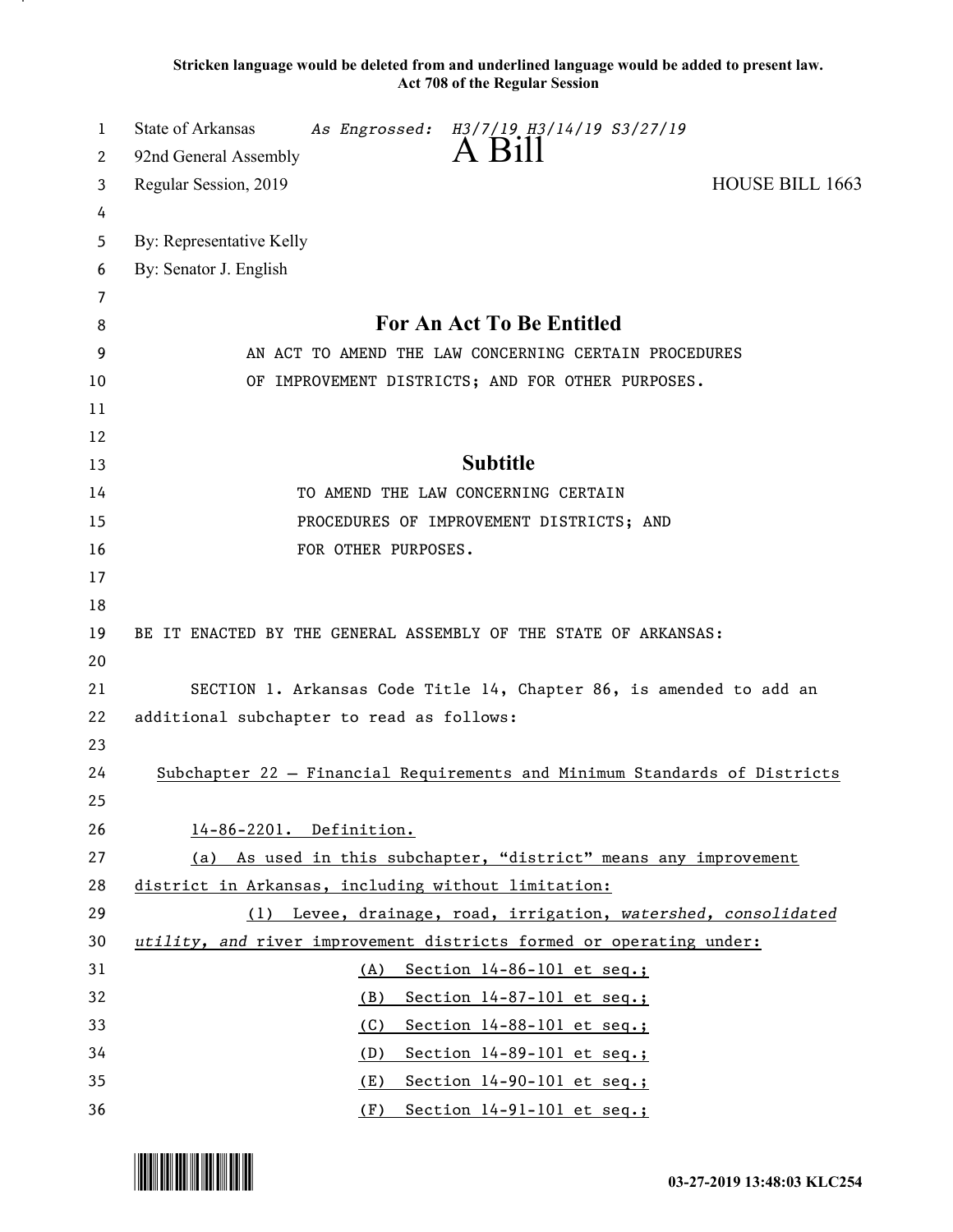| . | ο | n |  |
|---|---|---|--|
|---|---|---|--|

| 1  | Section $14-92-101$ et seq.;<br>(G)                                          |
|----|------------------------------------------------------------------------------|
| 2  | (H)<br>The Property Owners' Improvement District Law, §                      |
| 3  | 14-93-101 et seq.;                                                           |
| 4  | The Municipal Property Owner's Improvement<br>(I)                            |
| 5  | District Law, $\frac{1}{4}$ 14-94-101 et seq.;                               |
| 6  | Section $14-95-101$ et seq.;<br>(J)                                          |
| 7  | Section $14-114-101$ et seq.;<br>(K)                                         |
| 8  | The Interstate Watershed Cooperation Act, § 14-<br>(L)                       |
| 9  | 115-101 et seq.;                                                             |
| 10 | The Arkansas Irrigation, Drainage, and Watershed<br>(M)                      |
| 11 | Improvement District Act of 1949, § 14-117-101 et seq.;                      |
| 12 | Section 14-118-101 et seq.;<br>(N)                                           |
| 13 | Section 14-119-101 et seq.;<br>(0)                                           |
| 14 | (P)<br>Section $14-120-101$ et seq.;                                         |
| 15 | Section 14-121-101 et seq.;<br>(Q)                                           |
| 16 | (R)<br>Section $14-122-101$ et seq.;                                         |
| 17 | (S)<br>Section 14-123-101 et seq.;                                           |
| 18 | Section $14-124-101$ et seq.;<br>(T)                                         |
| 19 | (U)<br>The Rural Development Authority Act, § 14-188-                        |
| 20 | $101$ et seq.;                                                               |
| 21 | The General Consolidated Public Utility System<br>(V)                        |
| 22 | Improvement District Law, § 14-217-101 et seq., and serving less than thirty |
| 23 | thousand (30,000) residents;                                                 |
| 24 | (W)<br>Section 14-218-101 et seq.;                                           |
| 25 | Section $14-249-101$ et seq.;<br>(X)                                         |
| 26 | Section 14-250-101 et seq.; and<br>(Y)                                       |
| 27 | (Z) Section 14-251-101 et seq.; or                                           |
| 28 | (2) Levee, drainage, road, irrigation, watershed, and river                  |
| 29 | improvement districts created by a special act of the General Assembly.      |
| 30 | (b) As used in this subchapter, "district" does not include levee,           |
| 31 | drainage, road, irrigation, watershed, consolidated utility, and river       |
| 32 | improvement districts formed or operating under:                             |
| 33 | The Water Authority Act, § 4-35-101 et seq.;<br>(1)                          |
| 34 | The Regional Water Distribution District Act, § 14-116-101<br>(2)            |
| 35 | $et$ $seq$ .;                                                                |
| 36 | The Conservation Districts Law, $$ 14-125-101$ et seq.;<br>(3)               |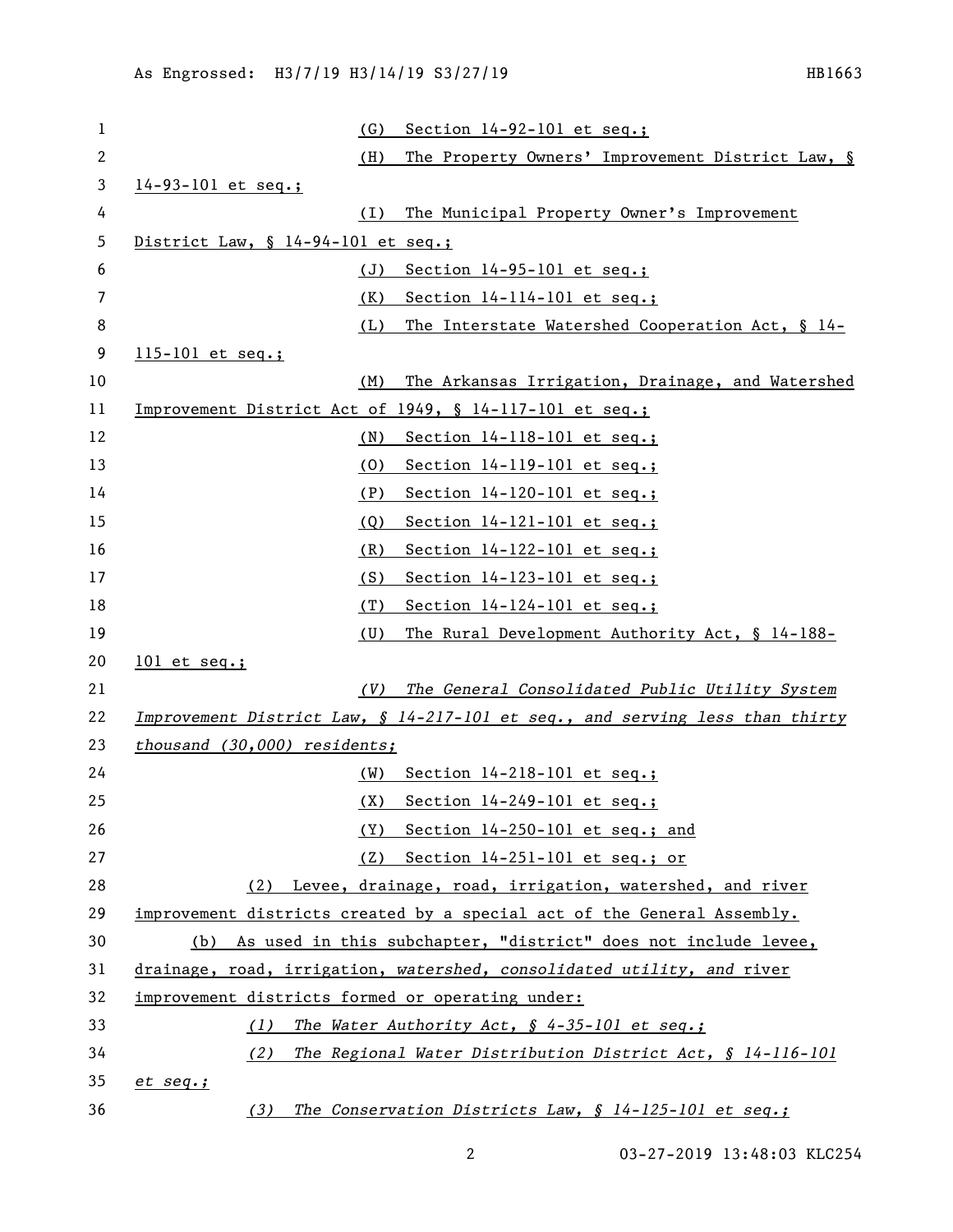| 1              | Section $14-184-101$ et seq.;<br>(4)                                          |
|----------------|-------------------------------------------------------------------------------|
| $\overline{c}$ |                                                                               |
|                | (5)<br>Section $14-187-101$ et seq.;                                          |
| 3              | (6)<br>The General Consolidated Public Utility System Improvement             |
| 4              | District Law, § 14-217-101 et seq., and serving more than thirty thousand     |
| 5              | $(30,000)$ residents;                                                         |
| 6              | (7)<br>Section $14-282-101$ et seq.;                                          |
| 7              | (8)<br>Section $14-283-101$ et seq.;                                          |
| 8              | (9)<br>Section $14-284-101$ et seq.;                                          |
| 9              | (10)<br>Section $14-285-101$ et seq.;                                         |
| 10             | Section $14-286-101$ et seq.;<br>(11)                                         |
| 11             | (12)<br>Section $14-287-101$ et seq.;                                         |
| 12             | (13)<br>Section $14-316-101$ et seq.;                                         |
| 13             | Section $14-317-101$ et seq.;<br>(14)                                         |
| 14             | (15)<br>Section $14-318-101$ et seq.;                                         |
| 15             | (16)<br>Section $14-319-101$ et seq.;                                         |
| 16             | Section $14-320-101$ et seq.;<br>(17)                                         |
| 17             | (18)<br>Section $14-321-101$ et seq.;                                         |
| 18             | (19)<br>Section $14-322-101$ et seq.;                                         |
| 19             | (20)<br>Section $14-386-101$ et seq.; or                                      |
| 20             | (21)<br>Section $14-387-101$ et seq.                                          |
| 21             |                                                                               |
| 22             | 14-86-2202. Record retention and public examination of records.               |
| 23             | (a) A district covered under this subchapter shall retain all                 |
| 24             | financial records, bank statements, and contracts relating to the bonds,      |
| 25             | notes, or other evidences of indebtedness undertaken by the district during   |
| 26             | the existence of the district and for five (5) years following dissolution of |
| 27             | the district.                                                                 |
| 28             | (b) Any person who negligently violates any of the provisions of this         |
| 29             | subchapter is guilty of a Class C misdemeanor for each violation.             |
| 30             | (c) Any person who purposely violates any of the provisions of this           |
| 31             | subchapter is guilty of a Class B misdemeanor for each violation.             |
| 32             | The Freedom of Information Act of 1967, $\S$ 25-19-101 et seq.,<br>(d)        |
| 33             | applies to records retained under this subchapter.                            |
| 34             |                                                                               |
| 35             | 14-86-2203. Subsequent indebtedness.                                          |
| 36             | $(a)(1)$ After the initial creation, bonding, and indebtedness of a           |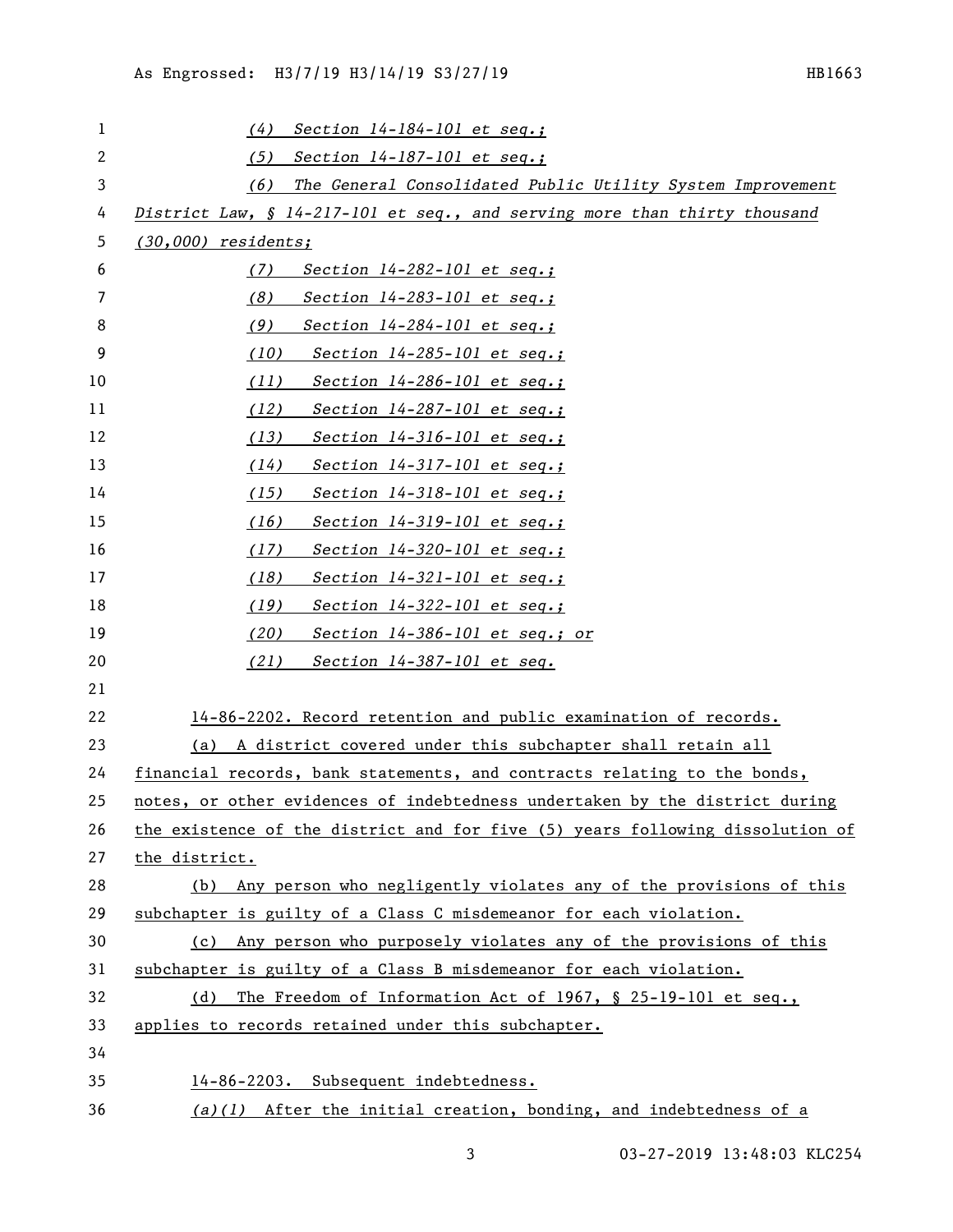As Engrossed: H3/7/19 H3/14/19 S3/27/19 1120 1200 1200 1200 131663

| 1  | district, but before subsequent bonds, notes, or indebtedness are incurred    |
|----|-------------------------------------------------------------------------------|
| 2  | under the authority of this subchapter, a majority of the owners of record in |
| 3  | the district, including no less than a majority of the total number of real   |
| 4  | property owners in the area affected if the majority of owners owns more than |
| 5  | half of the acreage affected, shall be required to authorize the issuance of  |
| 6  | bonds or the incurring of notes or indebtedness by a vote called by the       |
| 7  | governing body of the district for that purpose.                              |
| 8  | Subdivision $(a)(1)$ of this section does not apply to:<br>(2)                |
| 9  | The Interstate Watershed Cooperation Act, $\S$ 14-115-101<br>(A)              |
| 10 | $et$ $seq$ .;                                                                 |
| 11 | The Arkansas Irrigation, Drainage, and Watershed<br>(B)                       |
| 12 | Improvement District Act of 1949, § 14-117-101 et seq.;                       |
| 13 | Section 14-118-101 et seq.;<br>(C)                                            |
| 14 | Section $14-120-101$ et seq.;<br>(D)                                          |
| 15 | (E)<br>Section $14 - 121 - 101$ et seq.;                                      |
| 16 | (F)<br>Section $14 - 122 - 101$ et seq.;                                      |
| 17 | (G)<br>Section $14 - 123 - 101$ et seq.;                                      |
| 18 | (H)<br>Section $14-124-101$ et seq.; or                                       |
| 19 | A district seeking an increase in fees, taxes, or<br>(I)                      |
| 20 | assessments without the issuance of bonds, liens, or other indebtedness.      |
| 21 | (b)<br>The governing body shall not require a vote if:                        |
| 22 | The indebtedness is necessary to fulfill directives of a<br>(1)               |
| 23 | regulatory governmental agency;                                               |
| 24 | The district has one thousand $(1,000)$ or more owners of<br>(2)              |
| 25 | <u>record;</u>                                                                |
| 26 | The bonds, notes, or indebtedness do not include the<br>(3)                   |
| 27 | assessed property as specific collateral for the bonds, notes, or             |
| 28 | indebtedness; or                                                              |
| 29 | The indebtedness is incurred for the refunding of<br>(4)                      |
| 30 | outstanding bonds, notes, or indebtedness of the district for the purpose of  |
| 31 | reducing debt service and creating economic savings.                          |
| 32 | Before incurring the indebtedness, the secretary or other<br>(c)              |
| 33 | administrative officer of the governing body shall:                           |
| 34 | Give notice of the required action and improvement by<br>(1)                  |
| 35 | publication one (1) time per week for two (2) weeks in a newspaper published  |
| 36 | and having a general circulation in the county; and                           |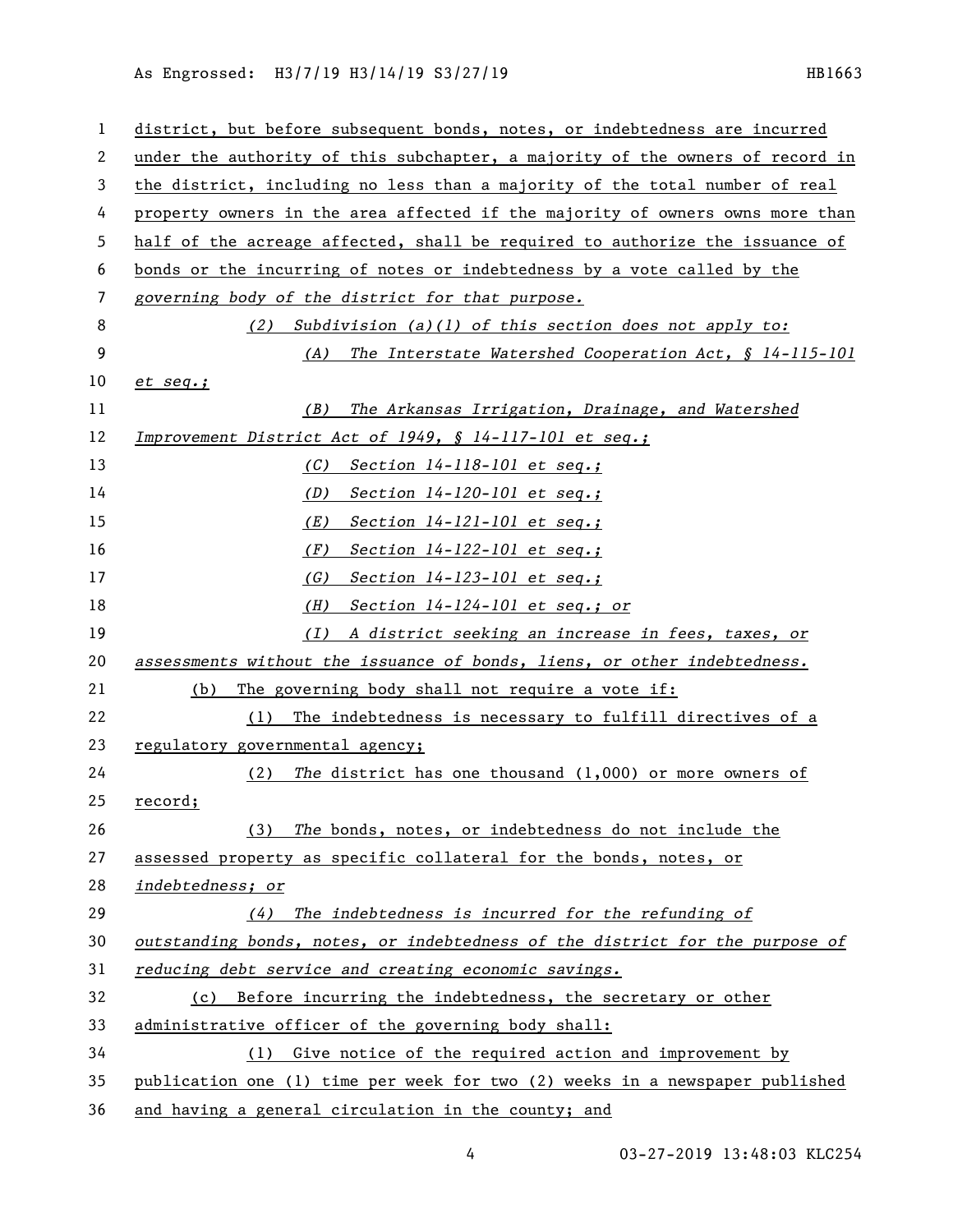| 1  | Transmit a copy of the notice by certified mail to each<br>(2)              |
|----|-----------------------------------------------------------------------------|
| 2  | owner of real property within the boundaries of the district.               |
| 3  |                                                                             |
| 4  | 14-86-2204. Nominal assessments.                                            |
| 5  | $(a)(1)$ All lands shall be assessed as to value and taxed within the       |
| 6  | boundaries of the district, and no exclusions or nominal assessments apply  |
| 7  | except under subsection (b) of this section.                                |
| 8  | Subdivision $(a)(1)$ of this section does not apply to:<br>(2)              |
| 9  | The Interstate Watershed Cooperation Act, § 14-115-101<br>(A)               |
| 10 | $et$ $seq$ .;                                                               |
| 11 | The Arkansas Irrigation, Drainage, and Watershed<br>(B)                     |
| 12 | Improvement District Act of 1949, § 14-117-101 et seq.;                     |
| 13 | Section $14-118-101$ et seq.;<br>(C)                                        |
| 14 | Section $14-120-101$ et seq.;<br>(D)                                        |
| 15 | (E)<br>Section $14 - 121 - 101$ et seq.;                                    |
| 16 | Section $14 - 122 - 101$ et seq.;<br>(F)                                    |
| 17 | Section 14-123-101 et seq.;<br>(G)                                          |
| 18 | Section 14-124-101 et seq.; or<br>(H)                                       |
| 19 | (I)<br>A district seeking an increase in fees, taxes, or                    |
| 20 | assessments without the issuance of bonds, liens, or other indebtedness.    |
| 21 | (b) At its option, any state agency or commission may choose to be          |
| 22 | excluded from any newly formed district.                                    |
| 23 |                                                                             |
| 24 | 14-86-2205. Minimum standards for water and sewer improvements made by      |
| 25 | districts - Rules.                                                          |
| 26 | The Department of Health shall promulgate rules that establish<br>(a)       |
| 27 | minimum standards for water and sewer improvements made by districts under  |
| 28 | this subchapter.                                                            |
| 29 | $(b)(1)$ The department shall promulgate rules necessary to implement       |
| 30 | this section.                                                               |
| 31 | $(2)(A)$ When adopting the initial rules to implement this                  |
| 32 | section, the final rule shall be filed with the Secretary of State for      |
| 33 | adoption under $\S$ 25-15-204(f):                                           |
| 34 | On or before January 1, 2020; or<br>(i)                                     |
| 35 | (ii) If approval under § 10-3-309 has not occurred                          |
| 36 | by January 1, 2020, as soon as practicable after approval under § 10-3-309. |